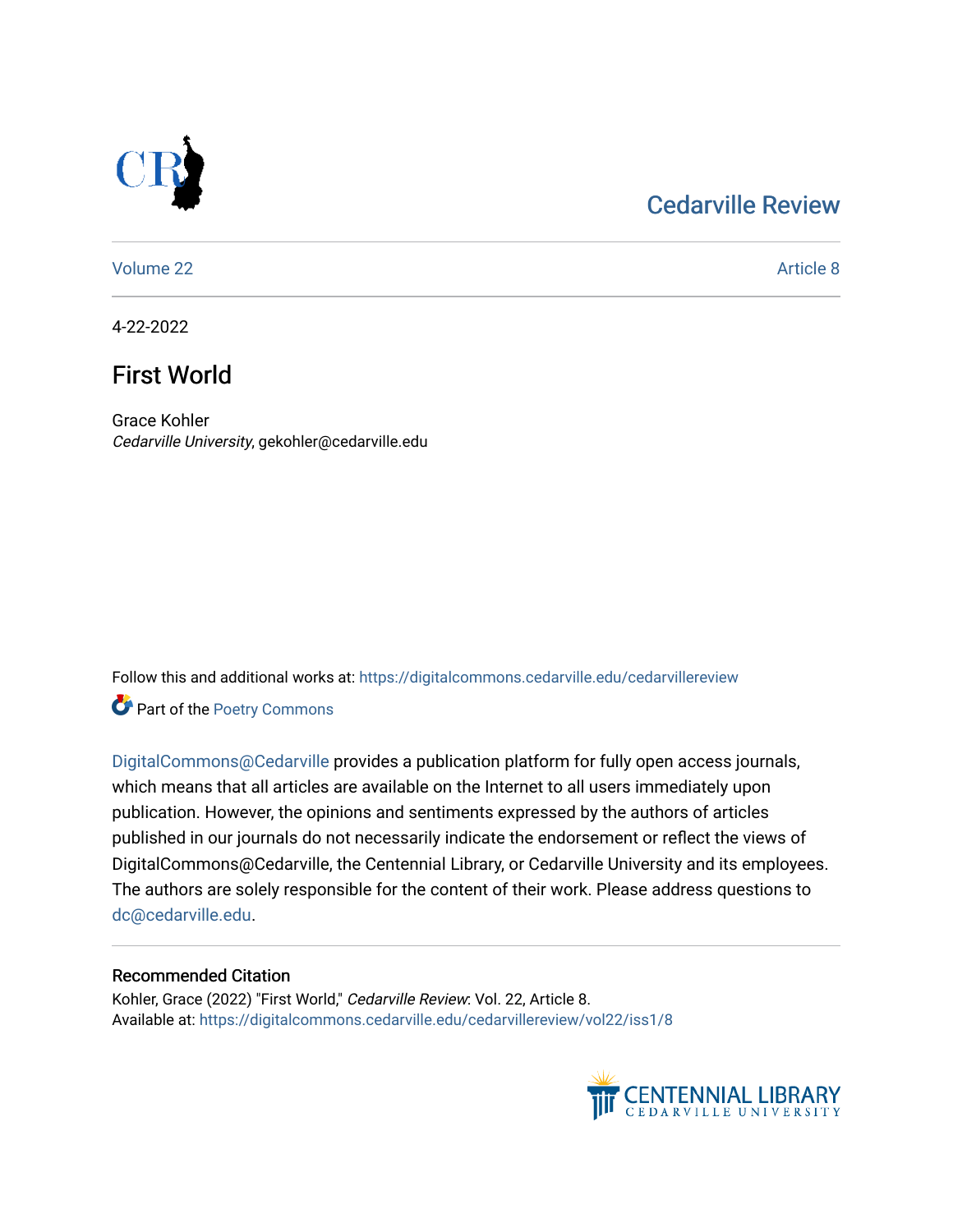## First World

### Creative Commons License



This work is licensed under a [Creative Commons Attribution-Noncommercial-No Derivative Works 4.0](http://creativecommons.org/licenses/by-nc-nd/4.0/) [License](http://creativecommons.org/licenses/by-nc-nd/4.0/).